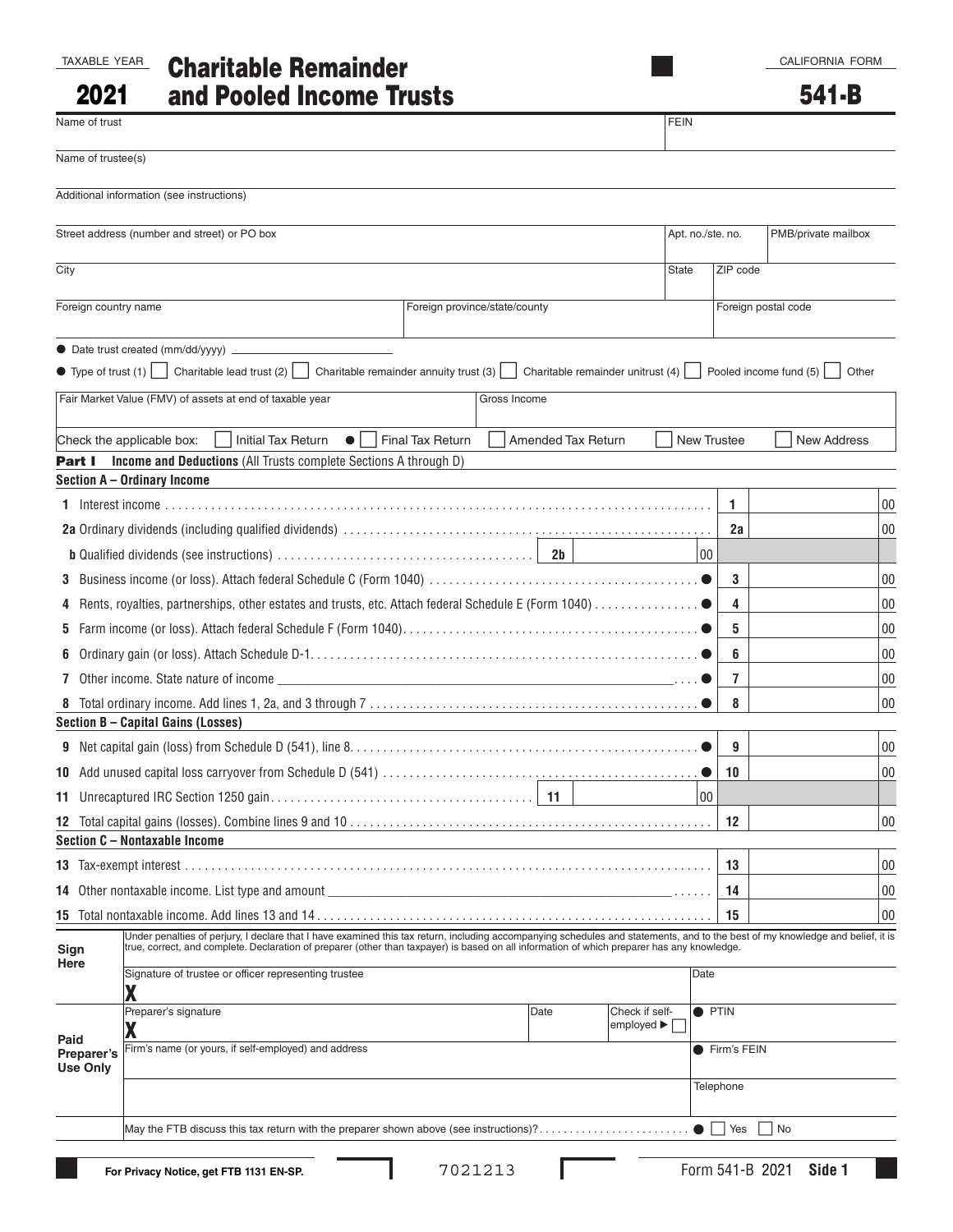### **Section D – Deductions**

|      |         | 16 | 00 |
|------|---------|----|----|
|      |         |    |    |
|      |         | 17 | 00 |
|      |         |    |    |
|      |         | 18 | 00 |
|      |         |    |    |
|      |         | 19 | 00 |
| 20 L |         | 20 | 00 |
|      |         |    |    |
|      |         | 21 | 00 |
|      |         |    |    |
|      | 22<br>n |    |    |

■

## **Section E – Deductions Allocable to Income Categories** (IRC Section 664 trust only)

| 23a             | 00 |
|-----------------|----|
| 23 <sub>b</sub> | 00 |
| 24a             | 00 |
| 24 <sub>b</sub> | 00 |
| 25a             | 00 |
| 25 <sub>b</sub> | 00 |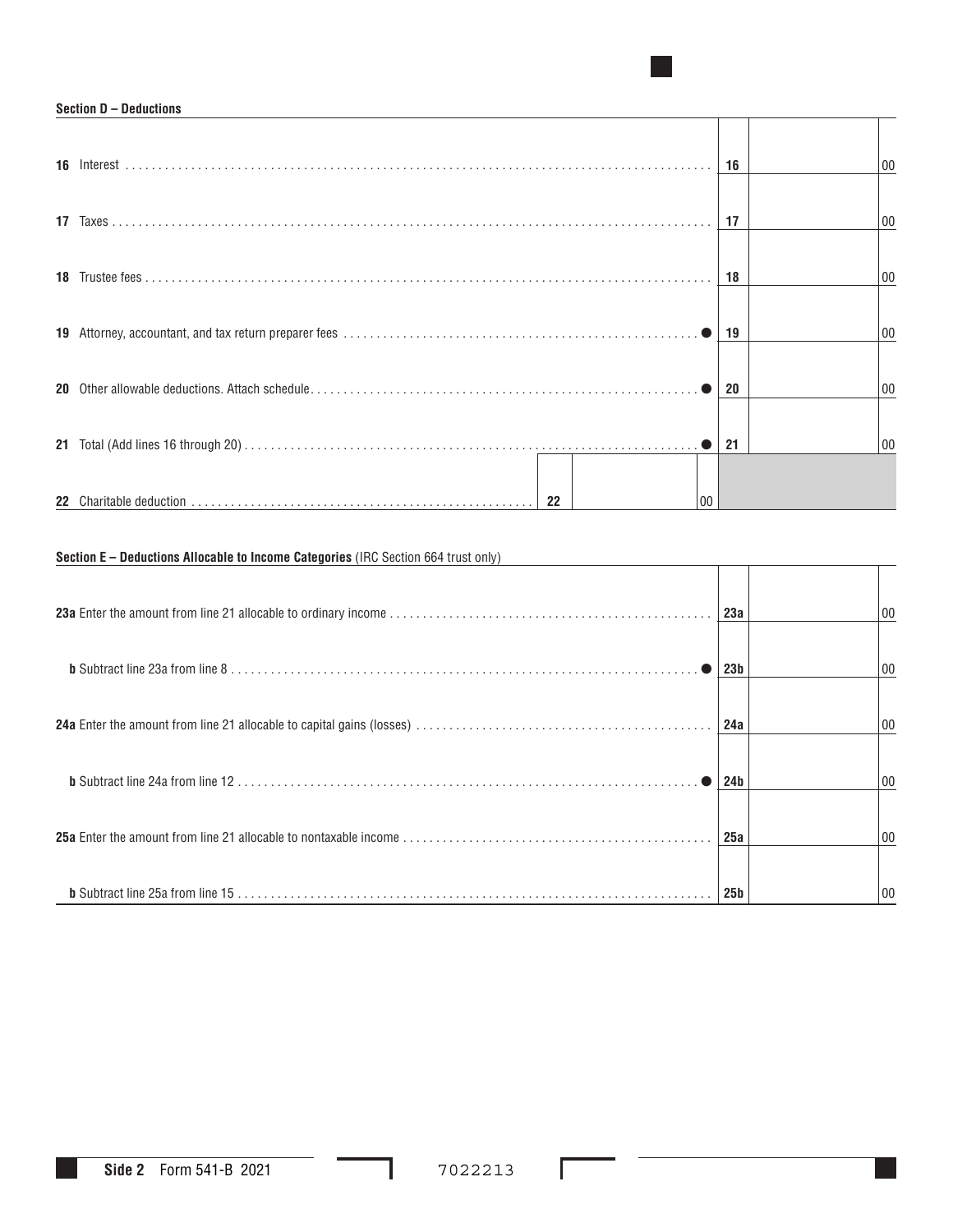|   | <b>Unrelated Business Taxable Income</b><br>Part II                                                                                                         |                                             |                                                          |                 |                          |          |
|---|-------------------------------------------------------------------------------------------------------------------------------------------------------------|---------------------------------------------|----------------------------------------------------------|-----------------|--------------------------|----------|
|   |                                                                                                                                                             |                                             |                                                          |                 | Yes                      | No       |
|   | If "Yes," file a separate Form 541 to report the tax due $\dots$ \$                                                                                         |                                             |                                                          |                 |                          |          |
|   | <b>Part III</b> Schedule of Distributable Income (IRC Section 664 trust only)                                                                               |                                             |                                                          |                 |                          |          |
|   | Accumulations                                                                                                                                               | (a)<br>Ordinary income                      | (b)<br>Capital gains (losses)                            |                 | (c)<br>Nontaxable income |          |
|   | 27 Undistributed income from prior taxable years                                                                                                            |                                             |                                                          |                 |                          |          |
|   | 28 Current taxable year net income year                                                                                                                     |                                             |                                                          |                 |                          |          |
|   |                                                                                                                                                             |                                             |                                                          |                 |                          |          |
|   | • In column (a), enter the amount from line 23b                                                                                                             |                                             |                                                          |                 |                          |          |
|   | • In column (b), enter the amount from line 24b                                                                                                             |                                             |                                                          |                 |                          |          |
|   | • In column (c), enter the amount from line 25b                                                                                                             |                                             |                                                          |                 |                          |          |
|   | 29 Total distributable income. Add lines 27 and 28                                                                                                          |                                             |                                                          |                 |                          |          |
|   | <b>Part IV-A</b> Distributions of Principal for Charitable Purposes                                                                                         |                                             |                                                          |                 |                          |          |
|   |                                                                                                                                                             |                                             |                                                          | 30              |                          | 00       |
|   | 31 Principal distributed during the current taxable year for charitable puposes.                                                                            |                                             |                                                          |                 |                          |          |
|   | Fill in the information for columns $(A)$ , $(B)$ , and $(C)$ and enter the amount distributed on the space to the right.                                   |                                             |                                                          |                 |                          |          |
|   | (A)<br>Pavee's name and address                                                                                                                             | (B)<br>Date of distribution<br>(mm/dd/yyyy) | Charitable purpose and description of assets distributed |                 |                          |          |
| a |                                                                                                                                                             |                                             |                                                          |                 |                          |          |
|   |                                                                                                                                                             |                                             |                                                          |                 |                          |          |
|   |                                                                                                                                                             |                                             |                                                          |                 |                          |          |
| b |                                                                                                                                                             |                                             |                                                          | 31a             |                          | $00\,$   |
|   |                                                                                                                                                             |                                             |                                                          |                 |                          |          |
|   |                                                                                                                                                             |                                             |                                                          |                 |                          |          |
|   |                                                                                                                                                             |                                             |                                                          | 31 b            |                          | 00       |
| C |                                                                                                                                                             |                                             |                                                          |                 |                          |          |
|   |                                                                                                                                                             |                                             |                                                          |                 |                          |          |
|   |                                                                                                                                                             |                                             |                                                          | 31c             |                          | 00       |
|   |                                                                                                                                                             |                                             |                                                          | 32              |                          | 00       |
|   | Part IV-B Accumulated Income Set Aside and Income Distributions for Charitable Purposes                                                                     |                                             |                                                          |                 |                          |          |
|   | 33a Accumulated income set aside in prior taxable years for which a deduction was claimed under IRC Section 642(c)                                          |                                             |                                                          | 33a             |                          | 00       |
|   |                                                                                                                                                             |                                             |                                                          | 33 <sub>b</sub> |                          | 00       |
|   |                                                                                                                                                             |                                             |                                                          | 34              |                          | 00       |
|   | 35 Distributions made during the taxable year:<br>• For income set aside in prior taxable years for which a deduction was claimed under IRC Section 642(c), |                                             |                                                          |                 |                          |          |
|   | • For charitable purposes for which a charitable deduction was claimed under IRC Section 642(c) in the current taxable year.                                |                                             |                                                          |                 |                          |          |
|   | Fill in the information for columns (A), (B), and (C) and enter the amount distributed on the line to the right.                                            |                                             |                                                          |                 |                          |          |
|   |                                                                                                                                                             |                                             | (C)                                                      |                 |                          |          |
|   | (A)<br>Payee's name and address                                                                                                                             | (B)<br>Date of distribution                 | Charitable purpose and description of assets distributed |                 |                          |          |
| a |                                                                                                                                                             | (mm/dd/yyyy)                                |                                                          |                 |                          |          |
|   |                                                                                                                                                             |                                             |                                                          |                 |                          |          |
|   |                                                                                                                                                             |                                             |                                                          |                 |                          |          |
|   |                                                                                                                                                             |                                             |                                                          | 35a             |                          | 00       |
| b |                                                                                                                                                             |                                             |                                                          |                 |                          |          |
|   |                                                                                                                                                             |                                             |                                                          |                 |                          |          |
|   |                                                                                                                                                             |                                             |                                                          | 35 <sub>b</sub> |                          | 00       |
| C |                                                                                                                                                             |                                             |                                                          |                 |                          |          |
|   |                                                                                                                                                             |                                             |                                                          |                 |                          |          |
|   |                                                                                                                                                             |                                             |                                                          |                 |                          |          |
|   |                                                                                                                                                             |                                             |                                                          | 35c             |                          | 00<br>00 |
|   |                                                                                                                                                             |                                             |                                                          | 36              |                          |          |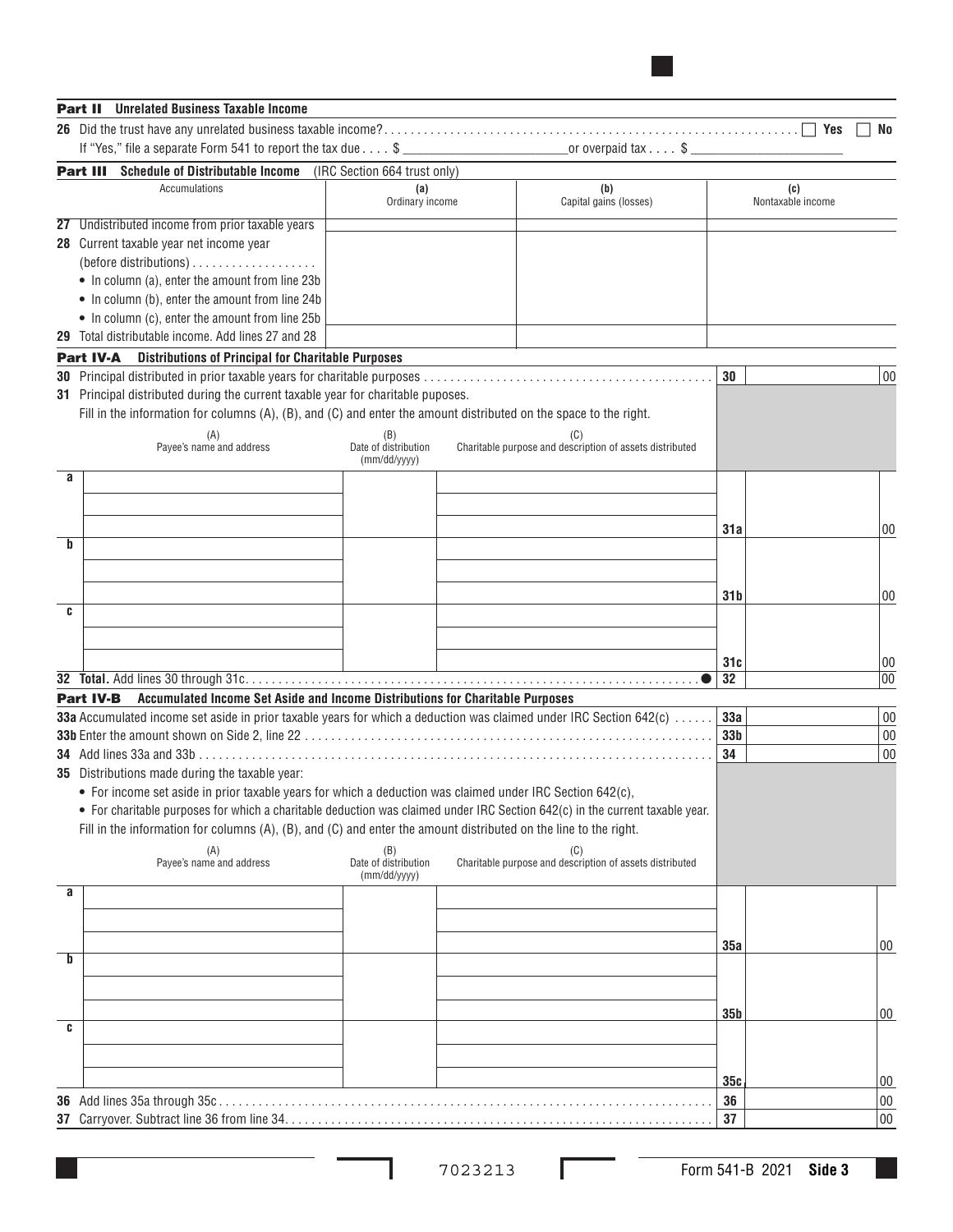Part V **Balance Sheet** 

| <b>Assets</b>                                                                                                               |                 |  |                 | (a)<br>Beginning-of-Year<br><b>Book Value</b> | (b)<br>End-of-Year<br><b>Book Value</b> | (c)<br>FMV (see instructions) |
|-----------------------------------------------------------------------------------------------------------------------------|-----------------|--|-----------------|-----------------------------------------------|-----------------------------------------|-------------------------------|
| 38 $Cash - non-interest bearing \ldots \ldots \ldots \ldots \ldots \ldots \ldots \ldots \ldots \ldots \ldots \ldots \ldots$ |                 |  | 38              |                                               |                                         |                               |
|                                                                                                                             |                 |  | 39              |                                               |                                         |                               |
| 40 a Accounts receivable                                                                                                    | 40a             |  |                 |                                               |                                         |                               |
| <b>b</b> Less: allowance for doubtful accounts                                                                              | 40 <sub>b</sub> |  |                 |                                               |                                         |                               |
| 41 Receivables due from officers, directors, trustees, and                                                                  |                 |  |                 |                                               |                                         |                               |
|                                                                                                                             |                 |  | 41              |                                               |                                         |                               |
| 42 a Other notes and loans receivable                                                                                       | 42a             |  |                 |                                               |                                         |                               |
| <b>b</b> Less: allowance for doubtful accounts                                                                              | 42 <sub>b</sub> |  |                 |                                               |                                         |                               |
|                                                                                                                             |                 |  | 43              |                                               |                                         |                               |
|                                                                                                                             |                 |  | 44              |                                               |                                         |                               |
| 45 a Investments - U.S. and state government obligations. Attach schedule.                                                  |                 |  | 45a             |                                               |                                         |                               |
| <b>b</b> Investments - corporate stock. Attach schedule                                                                     |                 |  | 45 <sub>b</sub> |                                               |                                         |                               |
| c Investments - corporate bonds. Attach schedule                                                                            |                 |  | 45c             |                                               |                                         |                               |
| 46 a Investments - land, buildings, and equipment basis.                                                                    |                 |  |                 |                                               |                                         |                               |
|                                                                                                                             | <b>46a</b>      |  |                 |                                               |                                         |                               |
| <b>b</b> Less: accumulated depreciation                                                                                     | 46 <b>b</b>     |  |                 |                                               |                                         |                               |
|                                                                                                                             |                 |  | 47              |                                               |                                         |                               |
| 48 a Land, buildings, and equipment (trade or business):                                                                    |                 |  |                 |                                               |                                         |                               |
|                                                                                                                             | 48а             |  |                 |                                               |                                         |                               |
| $b$ Less: accumulated depreciation $\ldots \ldots \ldots \ldots \ldots$                                                     | 48b             |  |                 |                                               |                                         |                               |
|                                                                                                                             |                 |  | 49              |                                               |                                         |                               |
|                                                                                                                             |                 |  | 50              | 10                                            |                                         | 0                             |
| <b>Liabilities</b>                                                                                                          |                 |  |                 |                                               |                                         |                               |
|                                                                                                                             |                 |  | 51              |                                               |                                         |                               |
|                                                                                                                             |                 |  | 52              |                                               |                                         |                               |
| 53 Loans from officers, directors, trustees, and other disqualified persons                                                 |                 |  | 53              |                                               |                                         |                               |
| 54 Mortgages and other notes payable. Attach schedule                                                                       |                 |  | 54              |                                               |                                         |                               |
| 55 Other liabilities. Describe                                                                                              |                 |  | 55              |                                               |                                         |                               |
|                                                                                                                             |                 |  | 56              |                                               |                                         | 0                             |
| <b>Net Assets</b>                                                                                                           |                 |  |                 |                                               |                                         |                               |
|                                                                                                                             |                 |  | 57              |                                               |                                         |                               |
|                                                                                                                             |                 |  | <b>58a</b>      |                                               |                                         |                               |
|                                                                                                                             |                 |  | 58 <b>b</b>     |                                               |                                         |                               |
|                                                                                                                             |                 |  | 58c             |                                               |                                         |                               |
| 59 Total net assets. Add lines 57 through 58c                                                                               |                 |  | 59              | lo                                            |                                         |                               |
|                                                                                                                             |                 |  | 60              |                                               |                                         |                               |

■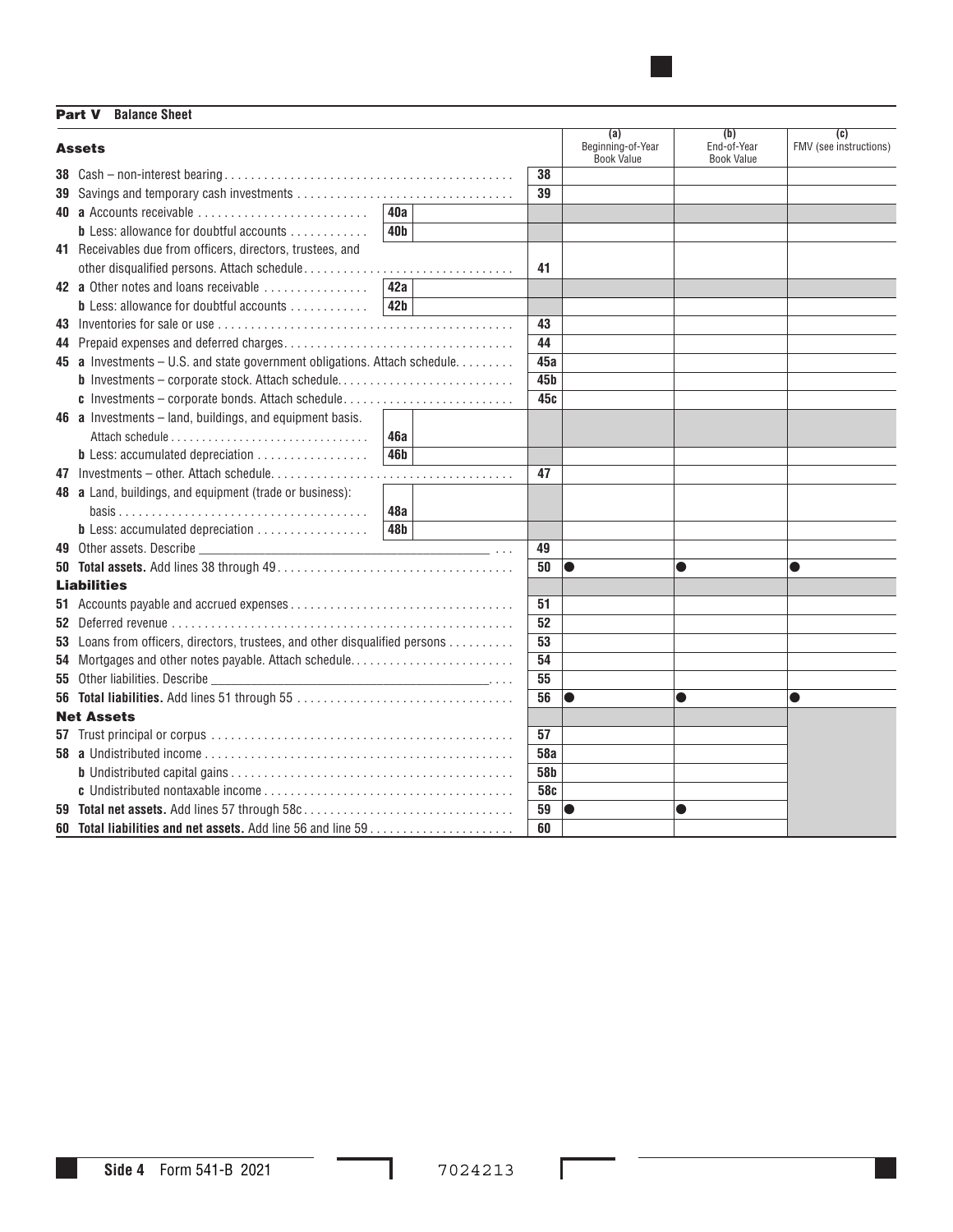| Part VI-A Charitable Remainder Annuity Trust (CRAT) Information (Complete only if an IRC Section 664 CRAT)                                            |                 |           |                |
|-------------------------------------------------------------------------------------------------------------------------------------------------------|-----------------|-----------|----------------|
| 61 a Enter the initial fair market value (FMV) of the property placed in the trust                                                                    | 61a             |           | 00             |
|                                                                                                                                                       | 61 <sub>b</sub> |           | 00             |
| Part VI-B Charitable Remainder Unitrust (CRUT) Information (Complete only if an IRC Section 664 CRUT)                                                 |                 |           |                |
| 62 Is the CRUT a net income charitable remainder unitrust (NICRUT) as described in IRC Regulations Section 1.664-3(a)(1)(i)(b)(1)?                    |                 |           | No             |
| 63 Is the CRUT a net income with make-up charitable remainder unitrust (NIMCRUT) as described in IRC Regulations Section 1.664-3(a)(1)(i)(b)(2)? [Yes |                 |           | No             |
|                                                                                                                                                       |                 |           | $\Box$ No      |
| If "Yes," describe the triggering event. Include the date of the event and the old method of payment.                                                 |                 |           |                |
|                                                                                                                                                       |                 |           |                |
|                                                                                                                                                       | <b>65a</b>      |           | $\frac{0}{0}$  |
| <b>b</b> Unitrust amount. Subtract line 56, column (c) from line 50, column (c) and multiply the result by the percentage                             |                 |           |                |
|                                                                                                                                                       | 65 b            |           | 00             |
| If "Yes," on line 62 or line 63, go to line 66a. Otherwise skip lines 66a through 67b and enter the line 65b                                          |                 |           |                |
| amount on line 68.                                                                                                                                    |                 |           |                |
|                                                                                                                                                       | <b>66a</b>      |           | 00             |
| If "Yes," on line 62, go to line 66b. If "Yes," on line 63, skip line 66b and go to line 67a.                                                         |                 |           |                |
|                                                                                                                                                       | 66b             |           | 00             |
|                                                                                                                                                       | 67a             |           | 00             |
|                                                                                                                                                       | 67b             |           | 00             |
| If lines 67a and 67b are completed, enter the smaller of line 66a or line 67b on line 68.                                                             |                 |           |                |
|                                                                                                                                                       | 68              |           | 00             |
| 69 Carryover of accumulated distribution deficiency (only for trusts that answered "Yes" on line 63.)                                                 |                 |           |                |
|                                                                                                                                                       | 69<br>70        |           | 00<br>00       |
|                                                                                                                                                       |                 |           |                |
|                                                                                                                                                       |                 | Yes       | No             |
|                                                                                                                                                       |                 | Yes       | No             |
| Part VII Questionnaire for Charitable Lead Trusts, Pooled Income Funds, and Charitable Remainder Trusts                                               |                 |           |                |
| Section A - All Trusts                                                                                                                                |                 |           |                |
|                                                                                                                                                       |                 |           |                |
|                                                                                                                                                       |                 |           |                |
| If either box is checked and this is not a final tax return, attach an explanation.                                                                   |                 |           |                |
| Section B - Charitable Lead Trusts                                                                                                                    | 75              |           |                |
| 75 Enter the amount of annuity or unitrust payments required to be paid to charitable beneficiaries for 2021.<br>Section C - Pooled Income Funds      |                 |           | 00             |
|                                                                                                                                                       | 76              |           | 00             |
|                                                                                                                                                       | 77              |           | $00\,$         |
| <b>78</b> Enter any amounts that were required to be distributed to the remainder beneficiary that remain undistributed                               | 78              |           | $00\,$         |
|                                                                                                                                                       | 79              |           | $00\,$         |
| 79 Enter the amount of income required to be paid to the charitable remainder beneficiary for 2021<br>Section D - Charitable Remainder Trusts         |                 |           |                |
| 80 Check this box if you are filing for a charitable remainder annuity trust or a charitable remainder unitrust whose charitable interests            |                 |           |                |
|                                                                                                                                                       |                 |           |                |
| 81 Check this box if you are making an election under IRC Regulations Section $1.664-2(a)(1)(i)(a)(2)$ or $1.664-3(a)(1)(i)(g)(2)$ to treat           |                 |           |                |
| income generated from certain property distributions (other than cash) by the trust as occurring on the last day of the taxable year                  |                 |           |                |
|                                                                                                                                                       |                 |           | No             |
|                                                                                                                                                       |                 |           | No             |
|                                                                                                                                                       |                 |           | No             |
|                                                                                                                                                       |                 |           | No             |
| <b>c</b> If "No," explain why. $\qquad \qquad$                                                                                                        |                 |           |                |
|                                                                                                                                                       |                 |           |                |
|                                                                                                                                                       |                 | $\Box$ No | N/A<br>$\perp$ |
| If "Yes," attach a copy of the signed agreement.                                                                                                      |                 |           |                |
| 86 At any time during the calendar year 2021, did the trust have an interest in or a signature or other authority over a bank, securities,            |                 |           |                |
|                                                                                                                                                       |                 |           | No             |
|                                                                                                                                                       |                 |           |                |
|                                                                                                                                                       |                 |           |                |

 $\overline{\phantom{a}}$